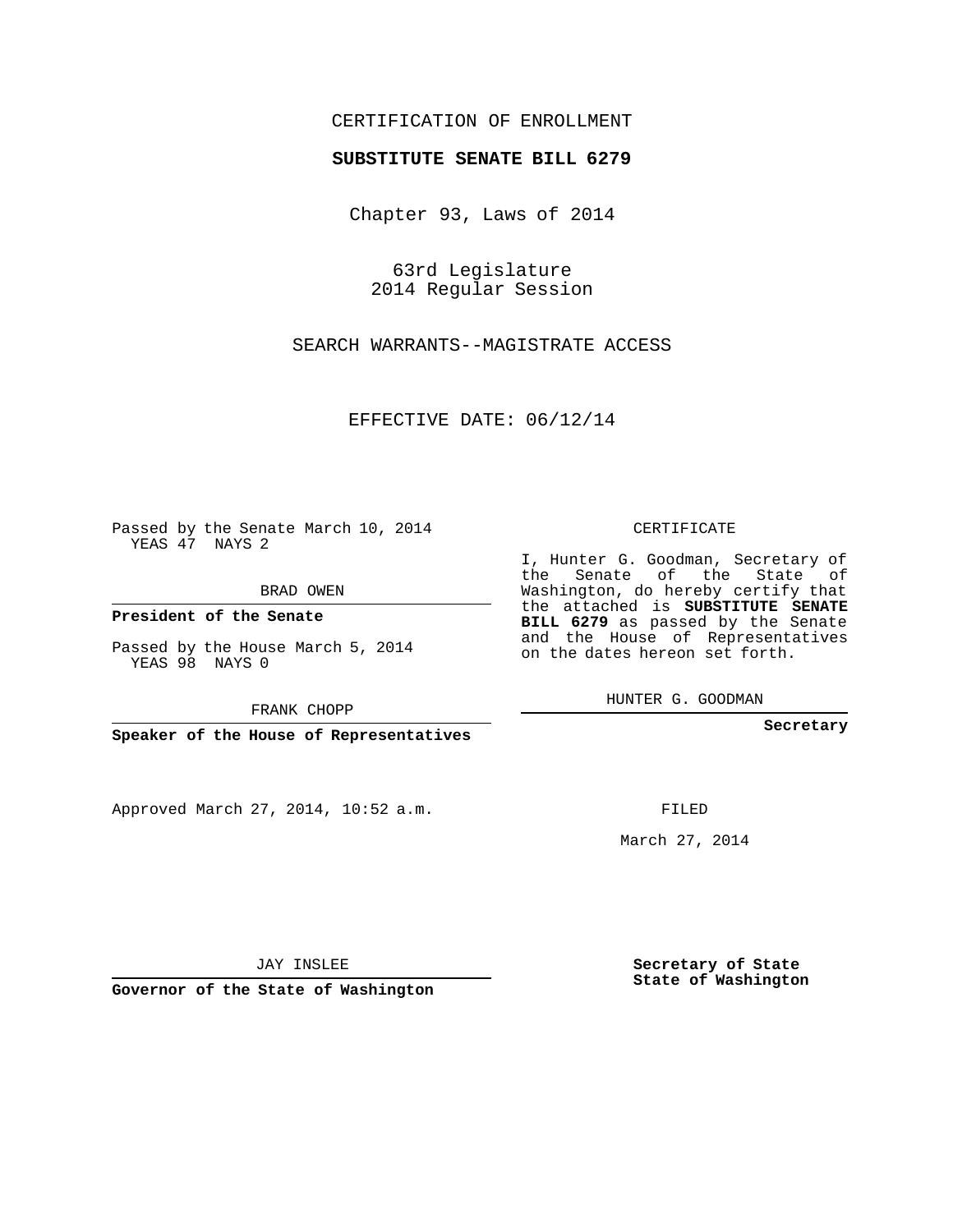## **SUBSTITUTE SENATE BILL 6279** \_\_\_\_\_\_\_\_\_\_\_\_\_\_\_\_\_\_\_\_\_\_\_\_\_\_\_\_\_\_\_\_\_\_\_\_\_\_\_\_\_\_\_\_\_

\_\_\_\_\_\_\_\_\_\_\_\_\_\_\_\_\_\_\_\_\_\_\_\_\_\_\_\_\_\_\_\_\_\_\_\_\_\_\_\_\_\_\_\_\_

AS AMENDED BY THE HOUSE

Passed Legislature - 2014 Regular Session

## **State of Washington 63rd Legislature 2014 Regular Session**

**By** Senate Law & Justice (originally sponsored by Senators Kline, Padden, O'Ban, Pedersen, and Tom)

READ FIRST TIME 02/04/14.

 AN ACT Relating to creating effective and timely access to magistrates for purposes of reviewing search warrant applications; amending RCW 9A.72.085; adding a new section to chapter 2.20 RCW; adding a new section to chapter 10.79 RCW; and creating a new section.

BE IT ENACTED BY THE LEGISLATURE OF THE STATE OF WASHINGTON:

 NEW SECTION. **Sec. 1.** The legislature finds that recent decisions of the United States supreme court and the Washington state supreme court require law enforcement to obtain the review of a neutral and disinterested magistrate and the issuance of a search warrant more frequently before proceeding with a criminal investigation. The legislature intends to accommodate this requirement by creating effective and timely access to magistrates for purposes of reviewing search warrant applications across the state of Washington. This act does not change the legal standards for issuing a search warrant or the legal standards for review of an issued search warrant.

 NEW SECTION. **Sec. 2.** A new section is added to chapter 2.20 RCW to read as follows: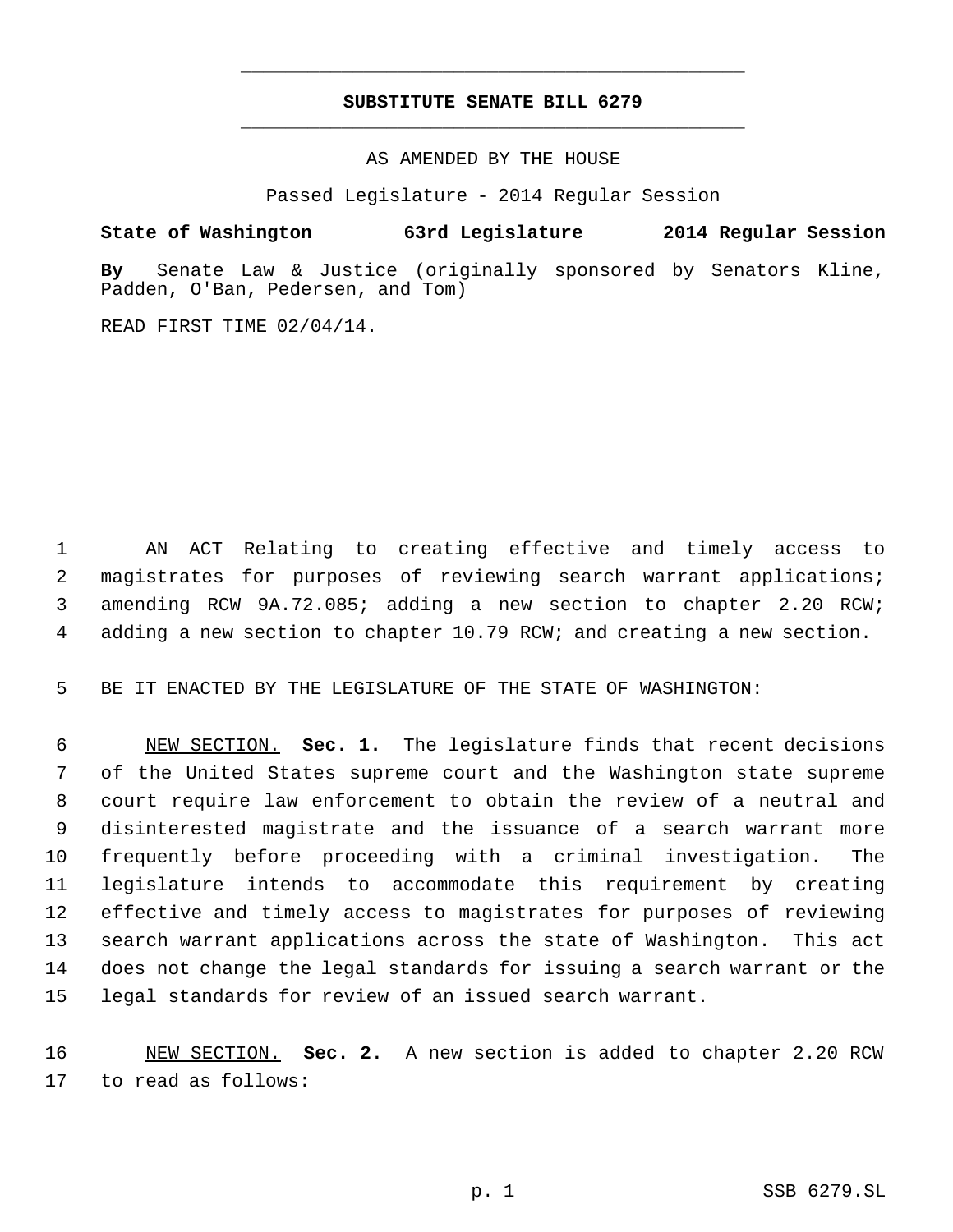Any district or municipal court judge, in the county in which the offense is alleged to have occurred, may issue a search warrant for any person or evidence located anywhere within the state.

 NEW SECTION. **Sec. 3.** A new section is added to chapter 10.79 RCW to read as follows:

 (1) Any magistrate as defined by RCW 2.20.010, when satisfied that there is probable cause, may upon application supported by oath or affirmation, issue a search warrant to search for and seize any: (a) Evidence of a crime; (b) contraband, the fruits of crime, or things otherwise criminally possessed; (c) weapons or other things by means of which a crime has been committed or reasonably appears about to be committed; or (d) person for whose arrest there is probable cause or who is unlawfully restrained.

 (2) The application may be provided or transmitted to the magistrate by telephone, e-mail, or any other reliable method.

 (3) If the magistrate finds that probable cause for the issuance of a warrant exists, the magistrate must issue a warrant or direct an individual whom the magistrate authorizes to affix the magistrate's signature to a warrant identifying the property or person and naming or describing the person, place, or thing to be searched. The magistrate may communicate permission to affix the magistrate's signature to the warrant by telephone, e-mail, or any other reliable method.

 (4) The evidence in support of the finding of probable cause and a record of the magistrate's permission to affix the magistrate's signature to the warrant shall be preserved and shall be filed with the issuing court as required by CrRLJ 2.3 or CrR 2.3.

 **Sec. 4.** RCW 9A.72.085 and 1981 c 187 s 3 are each amended to read as follows:

 $(1)$  Whenever, under any law of this state or under any rule, order, or requirement made under the law of this state, any matter in an official proceeding is required or permitted to be supported, evidenced, established, or proved by a person's sworn written statement, declaration, verification, certificate, oath, or affidavit, the matter may with like force and effect be supported, evidenced, established, or proved in the official proceeding by an unsworn written statement, declaration, verification, or certificate, which: